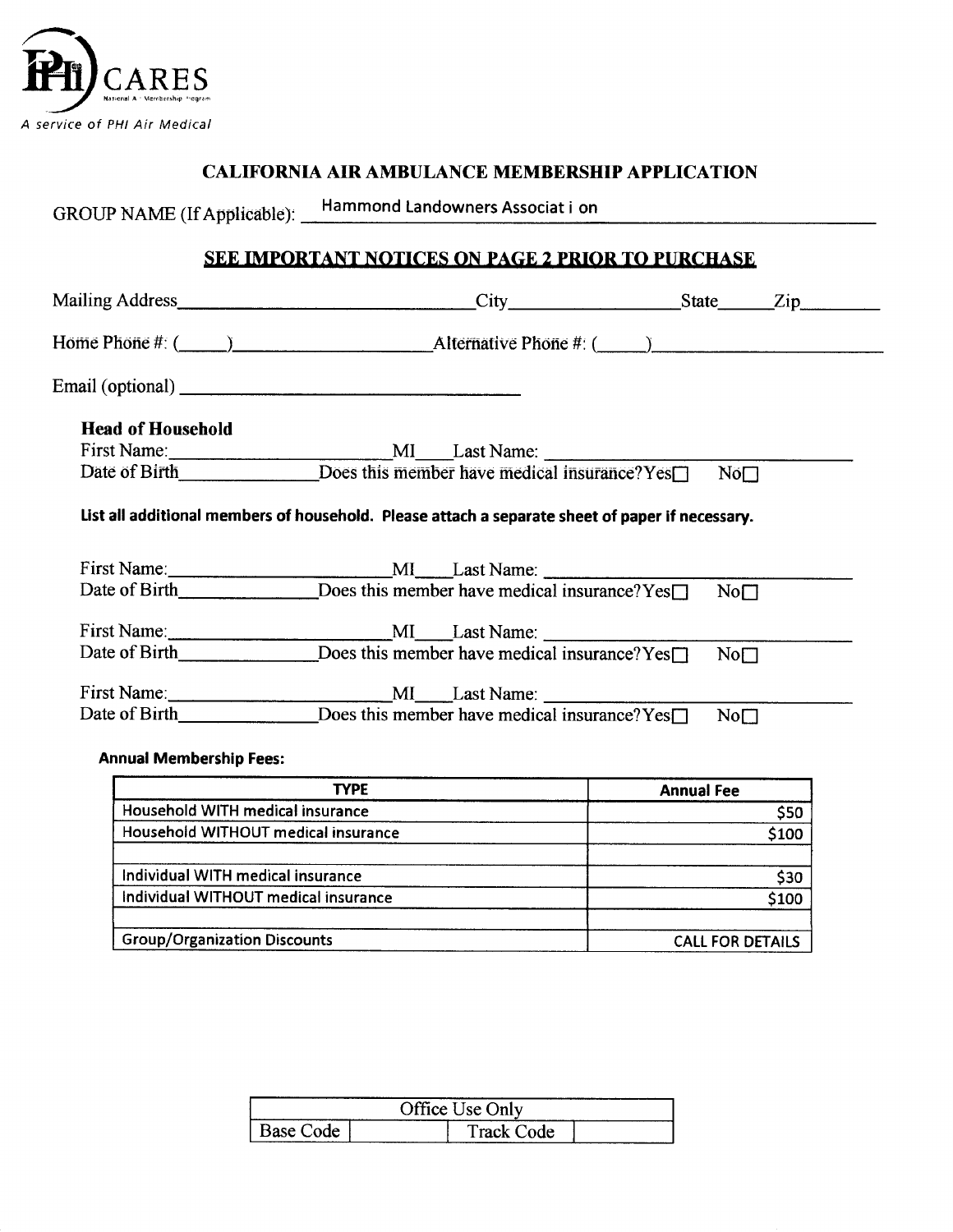# NOTICES REQUIRED BY THE DEPARTMENT OF MANAGED HEALTH CARE:

**(A) BEFORE YOU PURCHASE: If you are currently enrolled in a health maintenance organization (HMO) or other health insurance, the benefits provided by an Ambulance Plan may duplicate the benefits provided by your HMO or other health insurance. If you have a question regarding whether your HMO or other health insurance offers benefits for ambulance services, you should contact that other company directly.** 

**(B) WARNING: This Ambulance Plan is not an insurance program. It will not compensate or reimburse another ambulance company that provides emergency transportation to you or your family. This may occur when the 911 Emergency System has independently determined that another company could provide more expeditious service or is next in the rotation to receive a call. This might also occur when**  this Ambulance Plan is unable to perform within a medically appropriate timeframe due to a mechanical **or maintenance problem or being on another call.** 

### **SIGN or INITIAL HERE**

**(C) COMPLAINTS: For complaints regarding this Ambulance Plan, or if you have questions regarding the Plan, first attempt to call PHI Cares\* at 1.888.IFLYPHI (888.435.9744). If PHI Cares\* fails to resolve the complaint to your satisfaction, contact the Department of Managed Health Care at 1-800-400-0815.**  The Department's website is **http://www.dmhc.ca.gov**. You may obtain complaint forms and instructions **online.** 

**(D) OPERATING UNDER CONDITIONAL EXEMPTION: This Ambulance Plan is operating pursuant to an exemption from the Knox-Keene Health Care Service Plan Act of 1975 (Health and Safety Code section 1340 etseq.).** 

### **MEMBERSHIP TERMS AND CONDITIONS**

### **Membership**

PHI Cares is a membership program operated by PHI which allows its members to access medically necessary air transports on PHI medically configured aircraft to the closest appropriate facility within 200 miles for a rotary-wing (helicopter) and 600 miles for a fixed-wing (airplane). The point of pickup must be within the PHI Cares service area. For a list of service areas, please see the coverage map on the PHI Cares website: www.phicares.com/coverage.shtml or contact the membership office directly. Membership is not an insurance product and does not pay for services provided by other air or ground ambulance services. Membership is valid for one (1) year beginning five (5) days after your completed application and nonrefundable payment have been received and processed by the membership office. These terms also apply to renewing memberships provided payment of the annual membership fee is received within thirty (30) days of the renewal **date.** 

#### **Membership Renewals**

It is your responsibility to renew your membership prior to the expiration of the one-year term. Payment must be received within thirty (30) days of the renewal date. If you do not renew **your membership, your membership and coverage thereunder will automatically terminate at the end of the one-year temi. Any renewal will be based on the same temis and conditions**  applicable to your original membership. You may renew your membership in the following ways:

- **(1) By Phone: 1-288 435-9744**
- **(2) Online: www.phicares.com**
- **(3) By Mail: PHI Cares PO Box 731886**

#### **Billing**

**Members are charged an annual membership fee payable yearly in advance. The annual membership fee charged by PHI Cares is based on certain factors including whether or not you have healthcare insurance coverage.** 

A member who receives a medically necessary transport through the PHI Cares Program is relieved from paying any charges related to the medical transport other than amounts paid or reimbursed to you by any available healthcare insurance, a third party payor, or a third party who may be legally responsible for the charges. In other words, PHI Cares accepts what your **insurance or other third party source of payment pays as "payment-in-full," relieving you of any other charges for the air medical transport.** 

PHI will bill your healthcare insurer or other third party payor (for example, Medicare), or seek recovery from any legally liable third party (for example, a car accident which causes you injury as a result of someone else's fault or negligence) for the air medical transport. Should you receive payment directly from your healthcare insurer, other third party payor, or from a legally liable third party for all or any portion of the charges for the air medical transport, you agree to promptly remit such payment to PHI. If any third party or his/her insurer who is legally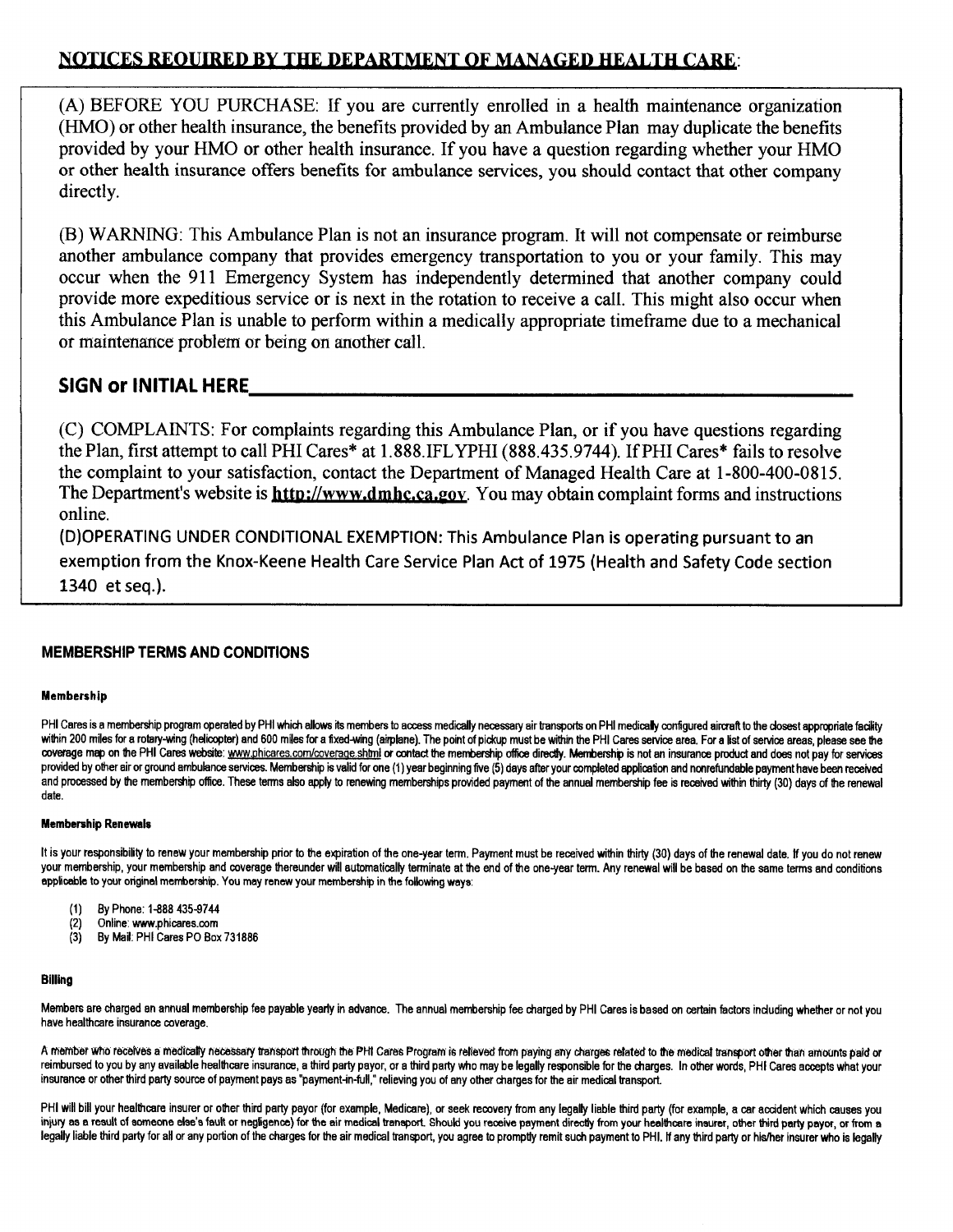liable pays for the air transport charges either through settlement of a claim or a judgment from a lawsuit, you agree to promptly remit the amount received by you for air transport charges **included in such settlement or judgement** 

Members who have no healthcare insurance coverage at the time of enrofiment and no other third party payor to cover air medical transport charges will be relieved by PHI Cares from any **patient transport charges for medically necessary air transport services.** 

PHI Cares members are responsible for and agree to pay for any charges that are not covered by the PHI Cares Program, including but not limited to air transport pick-ups outside of the PHI Cares service area, or any ground ambulance transportation services that you may incur in connection with any PHI Air Medical transport.

#### **Eligibility & Availability**

**Medicaid participants are not eligible for PHI Cares membership.** 

Please note that a PHI aircraft may not be available at the time a flight request is made due to indement weather, the PHI aircraft is in service at the time of the request, the PHI aircraft is **undergoing maintenance or repairs, weight limitations of the PHI aircraft or other reasons that make the PHI aircraft unavailable to respond to a request Further, medical or dispatch personnel may call another air ambulance provider in which event your PHI Cares membership will not cover the medical transport. You should inform the healthcare provider, dispatcher,**  or emergency personnel of your PHI Cares Membership at the time an air medical transport is requested, as these personnel will not be aware of your PHI Cares Membership.

Due to aircraft weight limitations, persons weighing in excess of 400 lbs. may not be suitable for air medical transport. PHI Cares does not recommend individuals who fall into this weight **category to become PHI Cares Members.** 

PHI, in consultation with other healthcare providers or dispatch agencies, reserves the right to determine whether air medical transport is medically necessary, sate, and appropriate under **the circumstances.** 

PHI Cares Membership is not an insurance policy but a membership program for its members for transport on PHI aircraft when medically necessary and subject to the further terms and **conditions stated herein. PHI Cares does not cover and will not pay or reimburse you for sen/ices performed by any other air medical transport sen/Ices provider or any group ambulance**  services provider. PHI Cares proudly partners with the following air ambulance providers: Air Evac Services (AZ), Ballad Health (TN), Baylor/Scott and White (TX), CHRISTUS Trinity Mother Frances Flight For Life (TX), CHI St. Joseph Health (TX), St. Vincent StatFlight (IN) and The University of Maryland (MD) air ambulance providers. In addition to covering medically **necessary transports on PHI aircraft, your membership will also cover medically necessary transports on PHI's partners aircraft listed above if such transports occur within PHI's service areas. Any medical transports on a PHI Cares' partner aircraft shall be subject to the same terms and conditions stated herein.** 

#### **Acknowledgment**

You acknowledge that all information included in the completed application is correct to the best of your knowledge, including all health insurance information. If your healthcare insurance is no longer in effect at the time air medical services are rendered, your PHI Cares Membership will not cover your air medical transport charges, unless you have notified PHI Cares of such cancellation and have paid the supplemental membership fee charged to PHI Cares members who do not have healthcare insurance. Any changes in your healthcare insurance information, including the cancelation of healthcare insurance coverage, must be reported to the PHI Cares Membership office within five (5) business days of such change or cancelation.

**By approving this application for Membership, you agree to all of the tenns and conditions of PHI Air Medical Membership Plan Coverage Agreement as stated above.** 

**© Copyright 2018 by PHI Air Medical, L.L.C. All Rights Resen/ed. Rev. 10.15.18**  https://www.phicares.com/termsandconditions.shtml

**X** 

**SIGNATURE DATE** 

**MAIL TO: PHI Cares P.O. Box 731886 Dallas, TX 75373-1886** 

**CALL TOLL-FREE 1.888.435.9744 Mon-Fri 8AM to 4PM (MST) www.phicares.com**